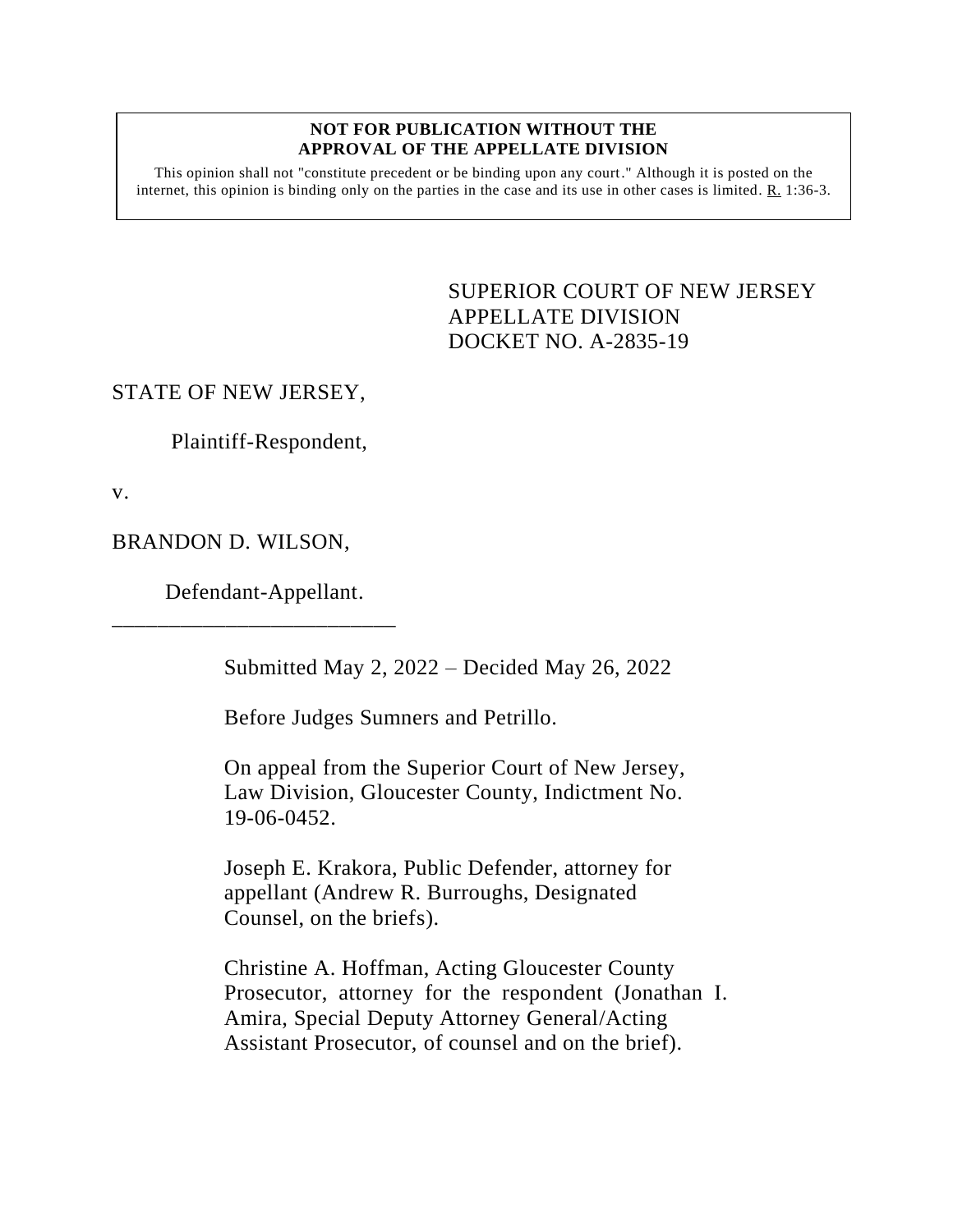## PER CURIAM

In this criminal appeal, defendant Brandon D. Wilson seeks reversal of the trial court's denial of his motion for a mistrial based on cumulative error; its failure to charge the jury with a "lesser included" offense; its denial of his motion for a new trial; and its sentencing which failed to afford him the mitigating factors consideration that youthful offenders under age twenty-six are entitled to under N.J.S.A. 2C:44-1. Having considered the record below and the issues on appeal, we vacate defendant's conviction and order a retrial as we are satisfied that the cumulative effect of multiple instances of sustained objectionable testimony could not, in the final analysis, be overcome by the interim curative instructions given by the court. As a result of our decision, we do not reach the other issues on appeal.

# I.

On November 16, 2017, defendant was arrested on charges of murder, possession of weapons, endangering, receiving stolen property, and hindering.<sup>1</sup> In its criminal complaint, The State alleged that defendant murdered Shawneeq

<sup>1</sup> (1) Murder N.J.S.A. 2C:11-3a(1), (2) Burglary N.J.S.A. 2C:18- 2a(1), (3) Possession of a Weapon for Unlawful Purpose N.J.S.A. 2C:39-4d, (4) Unlawful Possession of a Weapon N.J.S.A. 2C:39-5d, (5) and (6) Endangering the Welfare of a Child N.J.S.A. 2C:24-4a(2), (7) Receiving Stolen Property N.J.S.A. 2C:20- 7, and (8) Hindering Oneself N.J.S.A. 2C:29-3b(1).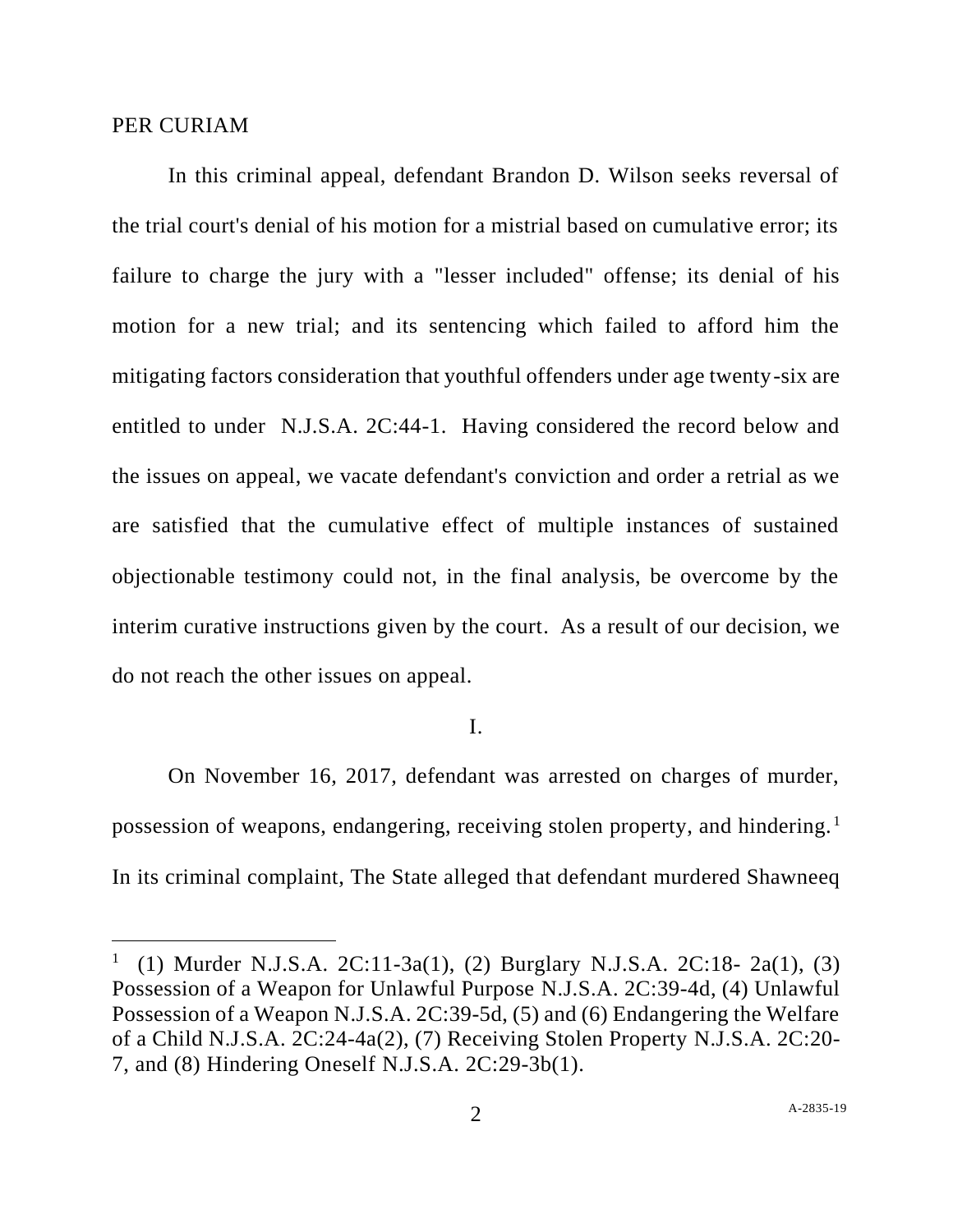Carter on September 22, 2017. At the time of her death, Carter was staying at home of Latise Heath in the City of Woodbury.<sup>2</sup> The State alleged that defendant bludgeoned Carter to death with a metal dumbbell and stabbed her multiple times.

At the time Carter was killed, her son and his female cousin, both young children, were sleeping in the upstairs bedroom. Carter's body was discovered on September 23, 2017, by the children. The children reported their discovery to a neighbor who called the police. Police found the victim naked and face down with multiple signs of trauma. Blood stains were throughout the house.

Nearby Carter's body was a bloodied metal dumbbell with matted hair attached to it. A white powdery substance was sprinkled all over the victim's body. Bedding was askew adjacent to where Carter's body was found and bloody pillows and a bloody t-shirt were recovered from the kitchen floor. An L-shaped metal bar, possibly a piece of exercise equipment, was found covered with blood and hair and a container of Ajax cleaning powder and white wipes also covered in blood were found in a kitchen trashcan. A bloody handprint was

<sup>&</sup>lt;sup>2</sup> Police investigation determined that defendant was familiar with the residence where Carter was killed as he previously resided there with Heath as a foster child and, slightly more than a year earlier on August 28, 2016, had been charged with burglarizing the residence.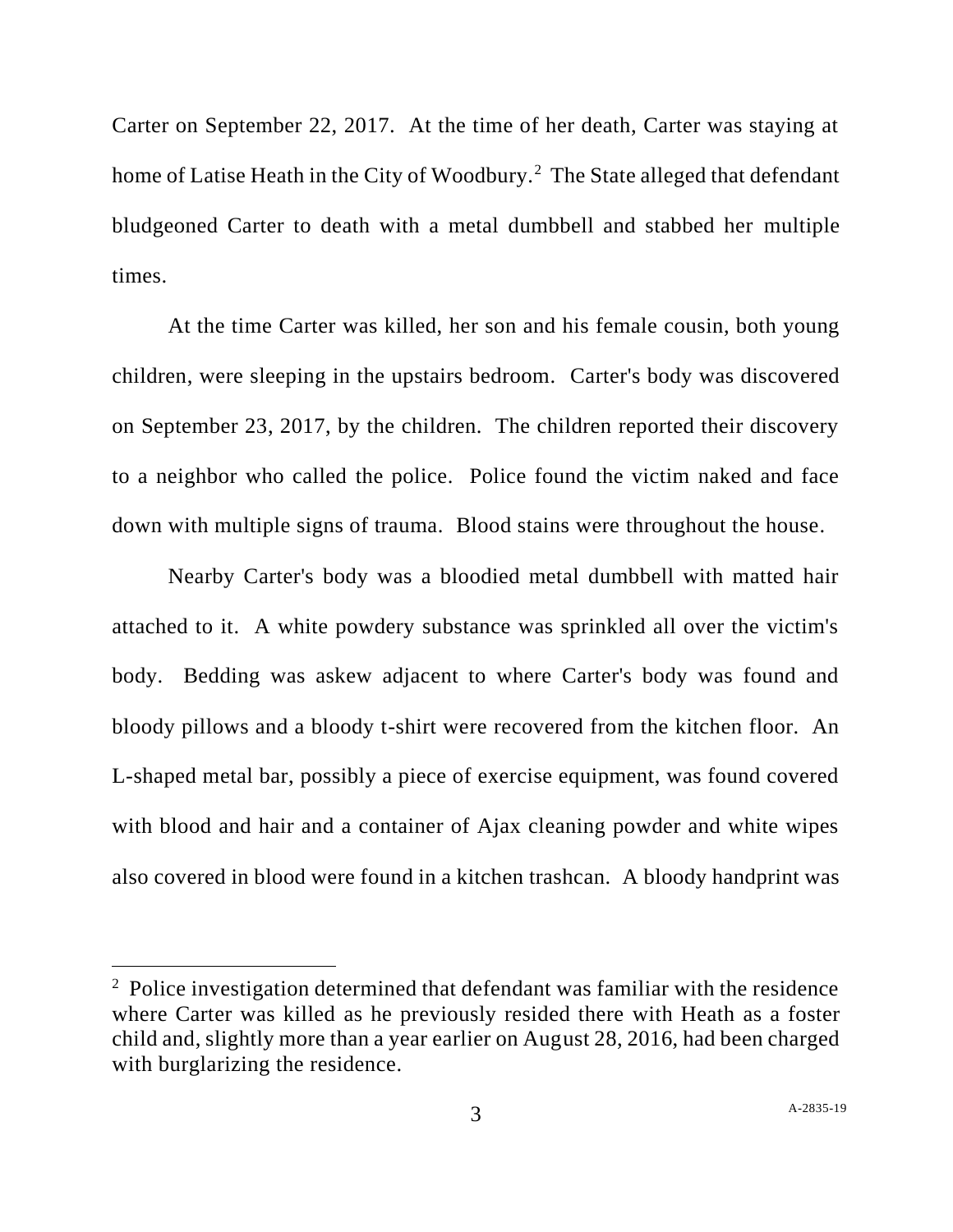displayed on a damaged window screen. DNA testing by the New Jersey State Laboratory later confirmed a match between defendant's DNA and the handprint as well as samples recovered from the L-shaped metal bar and the t-shirt.

A review of nearby video surveillance footage from the date in question revealed the presence of defendant, Michael Marella, and Nathan Hanlon. Defendant was wearing a baseball cap. Additional video places defendant near the crime scene in the early evening hours and later at a nearby convenience store in Woodbury Heights at 2:12 a.m. on September 23, 2017.

On October 27, 2017, investigators undertook shoe print analysis from crime scene photos. As part of that effort, they requested and obtained defendant's sneakers from the Cape May County Sherriff's Department who at that time had defendant in custody at the county jail on unrelated burglary charges.<sup>3</sup> At or around the time his shoes were seized, defendant contacted his parents by telephone, from the county jail, and requested they throw away two pairs of his shoes that were stored in a closet at their home. That call was recorded as part of standard jail operations. The call was also monitored by

<sup>&</sup>lt;sup>3</sup> By this time, defendant was already a person of interest to the police in Carter's murder and had been interviewed on October 6, 2017, at the Salem County Jail where he had then been in custody on an unrelated drug charge.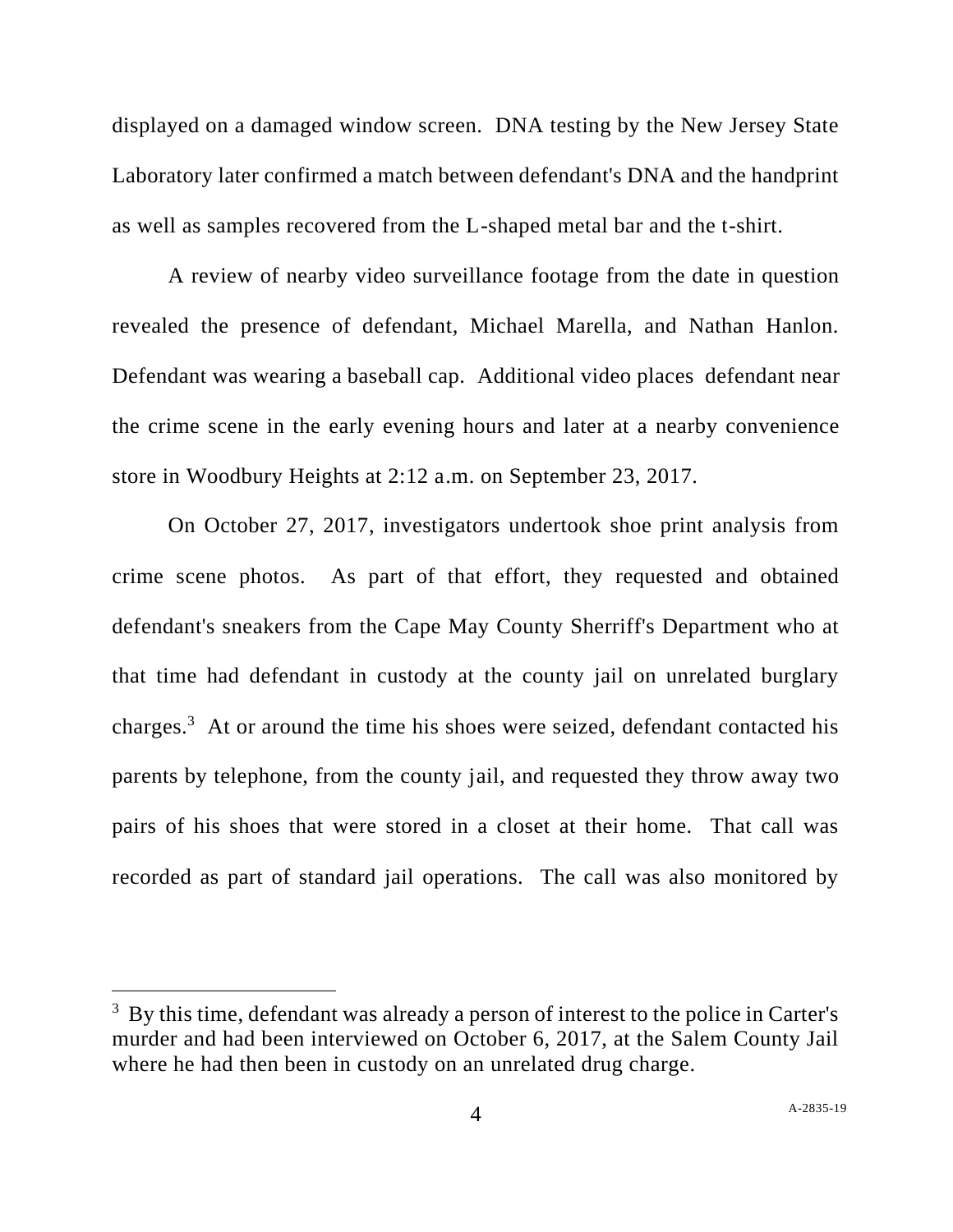Corrections Officer Kourtney Perry as part of her jail security responsibilities and in light of defendant's possible involvement in the Carter murder.

On January 31, 2018, a stolen 2016 Toyota Camry belonging to Margo Jones was recovered by Logan Township Police.<sup>4</sup> This vehicle was recovered in close proximity to where defendant was living on the date Carter was killed. On the day of Carter's murder, Jones reported the vehicle stolen from where she lived in Bucks County, Pennsylvania. On September 21, 2017, the day before the murder, defendant had been released from the Bucks County Jail, not far from where Jones lived and where the car had been parked at the time it was stolen. A search of the vehicle turned up a baseball cap. Subsequent DNA analysis matched the defendant's DNA to a sample recovered from this hat.

Following pretrial detention and indictment on all eight counts, the case went to trial on November 13, 2019. At trial, the State offered multiple witnesses in support of its case. Throughout the trial defendant moved for a mistrial, consistently alleging cumulative error based on objectionable questions

 $4\,$  By this time, the defendant had already been arrested for the Carter murder and was being detained without bail. The Jones vehicle was the basis for count seven of defendant's indictment.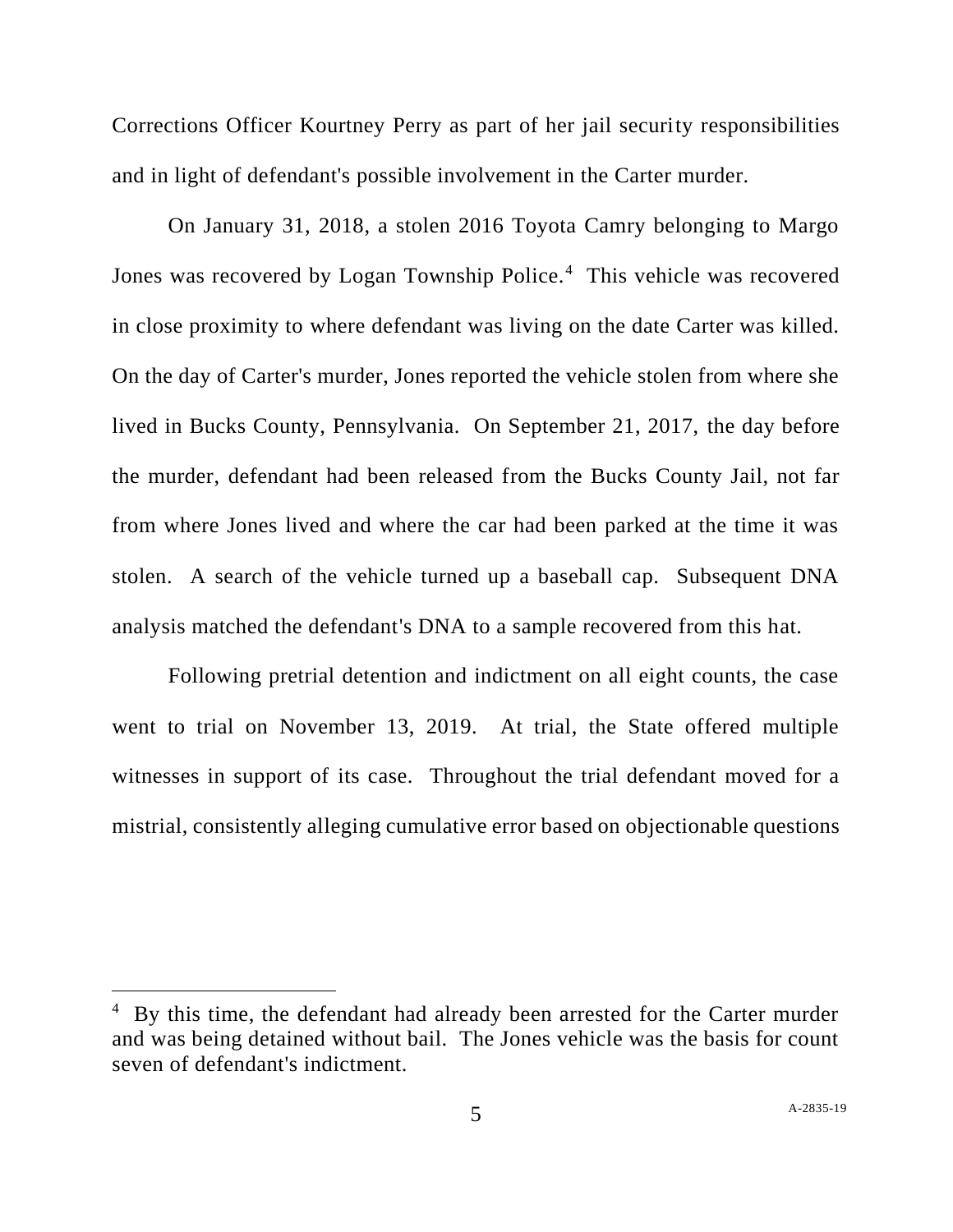and testimony offered by several of these witnesses. These motions were denied.<sup>5</sup>

On December 19, 2019, the jury returned a guilty verdict on all but two counts which were dismissed by the trial court at the close of the State's case.<sup>6</sup> Defendant moved for a new trial. This motion was denied. On February 7, 2020, defendant was sentenced to fifty-four years with no early-release, fiveyear parole supervision, and mandatory fines and penalties. The defendant moved for sentence reconsideration. This motion was denied.

Defendant's request for relief on appeal alleges a range of errors by the trial court:

- (1) Denial of defendant's motions for mistrial in light of alleged cumulative error.
- (2) Admission of an expert's testimony despite his refusal to indicate whether DNA results were within a reasonable degree of medical or scientific certainty.

<sup>&</sup>lt;sup>5</sup> Four witnesses provided testimony that was objected to. All objections were sustained. Curative instructions were given. None of the rulings sustaining the objects have been appealed. The witnesses are Dr. Gerald Feigin, the County Medical Examiner; Marella; Perry; Christina Molnar a forensic scientist and Jones.

<sup>6</sup> Counts (5) and (6) charging endangering the welfare of a child were dismissed for lack of any evidence that defendant was aware that children were present on the premises as the time of the incident.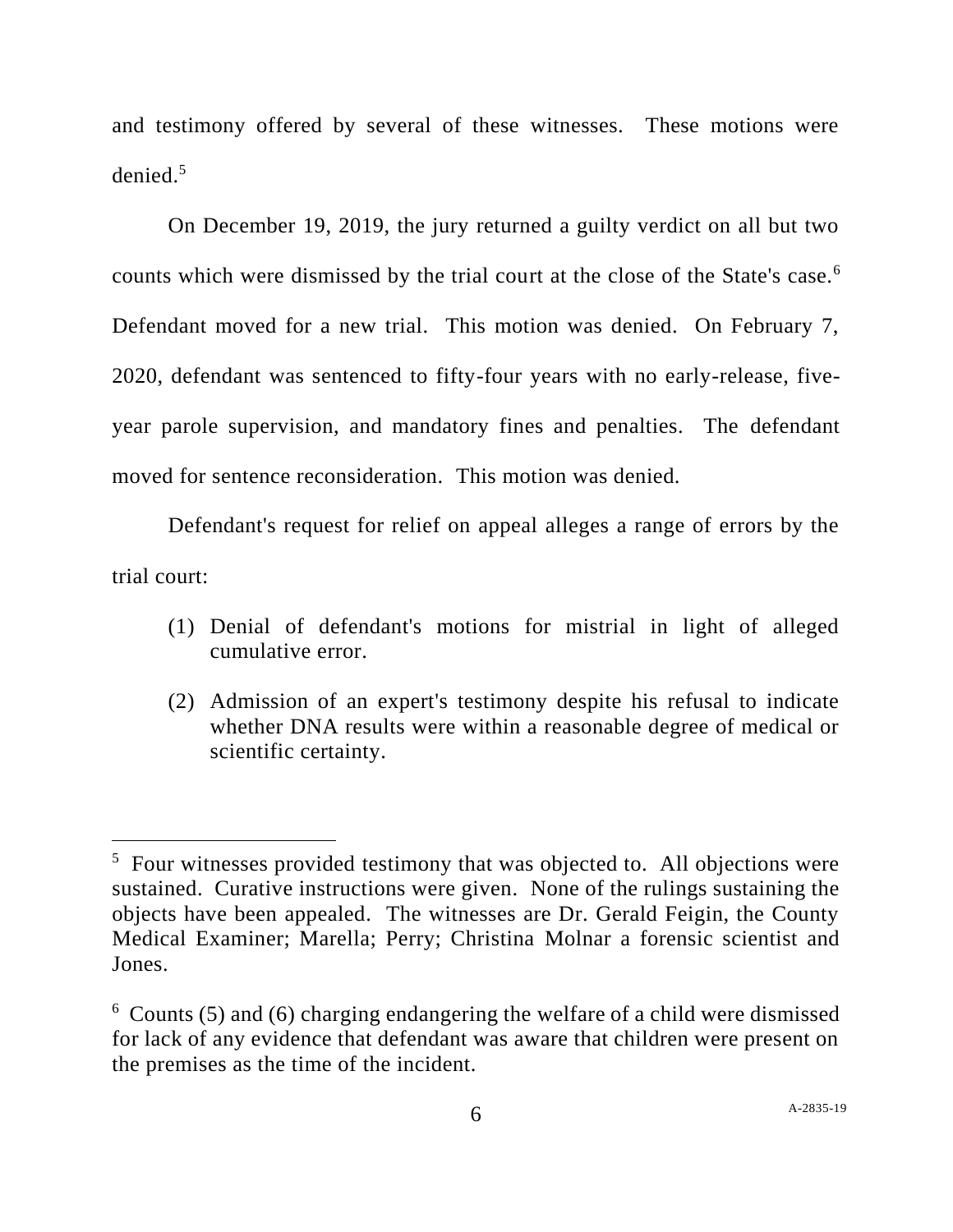- (3) Failure to provide the jury sua sponte with an instruction for a lesser charge of trespass to the burglary charge (plain error).
- (4) Denial of a fair trial due to cumulative error from the above individual errors.
- (5) Denial of defendant's motion for a new trial for the above errors.
- (6) Imposition of a fifty-four year prison sentence as excessive, and failure to consider defendant's youth as a mitigating factor.

### II.

When considering, as we do here, allegations of prosecutorial misconduct, we will reverse a conviction when it was "clearly and unmistakably improper" and "so egregious" in the context of the trial as a whole that it deprived the defendant of a fair trial. State v. McNeil-Thomas, 238 N.J. 256, 275 (2019); State v. Pressley, 232 N.J. 587, 593-94 (2018); see e.g., State v. Jackson, 211 N.J. 394, 407 (2012). In determining whether a defendant's right to a fair trial has been denied, "an appellate court must consider (1) whether defense counsel made timely and proper objections to the improper remarks; (2) whether the remarks were withdrawn promptly; and (3) whether the court ordered the remarks stricken from the record and instructed the jury to disregard them." State v. Frost, 158 N.J. 76, 83 (1999). "If, after completing such a review, it is apparent to the appellate court that the remarks were sufficiently egregious, a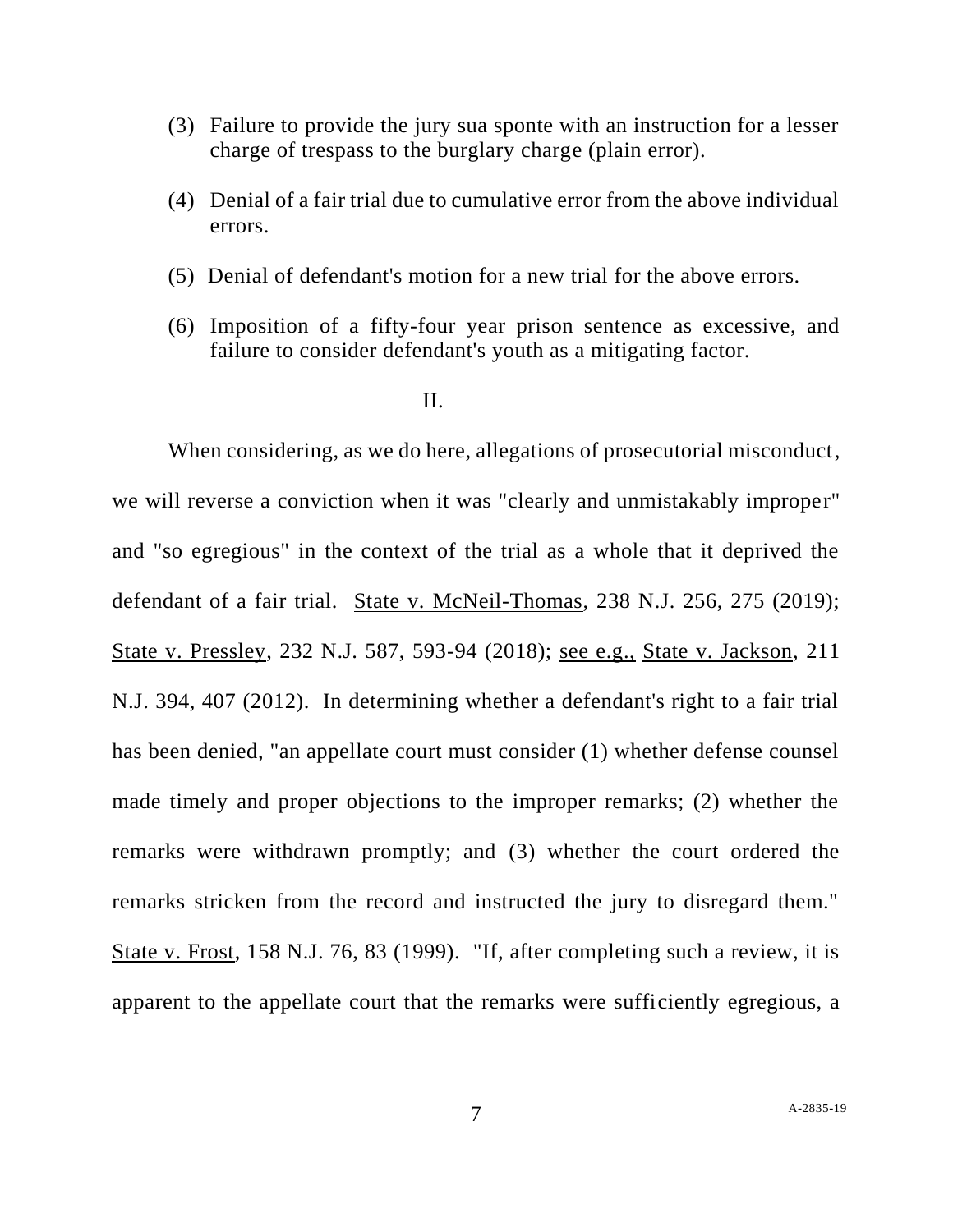new trial is appropriate, even in the face of overwhelming evidence that a defendant may, in fact, be guilty." State v. Smith, 212 N.J. 365, 404 (2012).

According to the State, statements made by the medical examiner, a corrections officer, defendant's acquaintance, a victim of car theft, and a forensic scientist, and the State's line of questioning of these witnesses, amounted to, as the State puts it, "de minimis issues at worst." We disagree.

In its brief, the State acknowledges that repeated intervention of the trial court was required to address the prejudicial testimony that was elicited during its examination of these witnesses. The State does not quarrel with the correctness of the trial court's sustaining defense counsel's timely objections as to the questions and testimony multiple times. Neither does the State dispute the propriety, indeed the need, for curative instructions by the trial court, in the moment, every time. Instead, the State essentially argues that it is much ado about nothing, arguing that a fair trial need not be a "perfect" one.

While we have said "[n]ot every deviation from perfection on the part of a prosecutor will justify reversal; before reversal ensues the prosecutor's infraction must be clear and unmistakable and must substantially prejudice the defendant's fundamental right to have the jury fairly evaluate the merits of his defense . . . " State v. Blanks, 190 N.J. Super. 269, 279 (App. Div. 1983), the

A-2835-19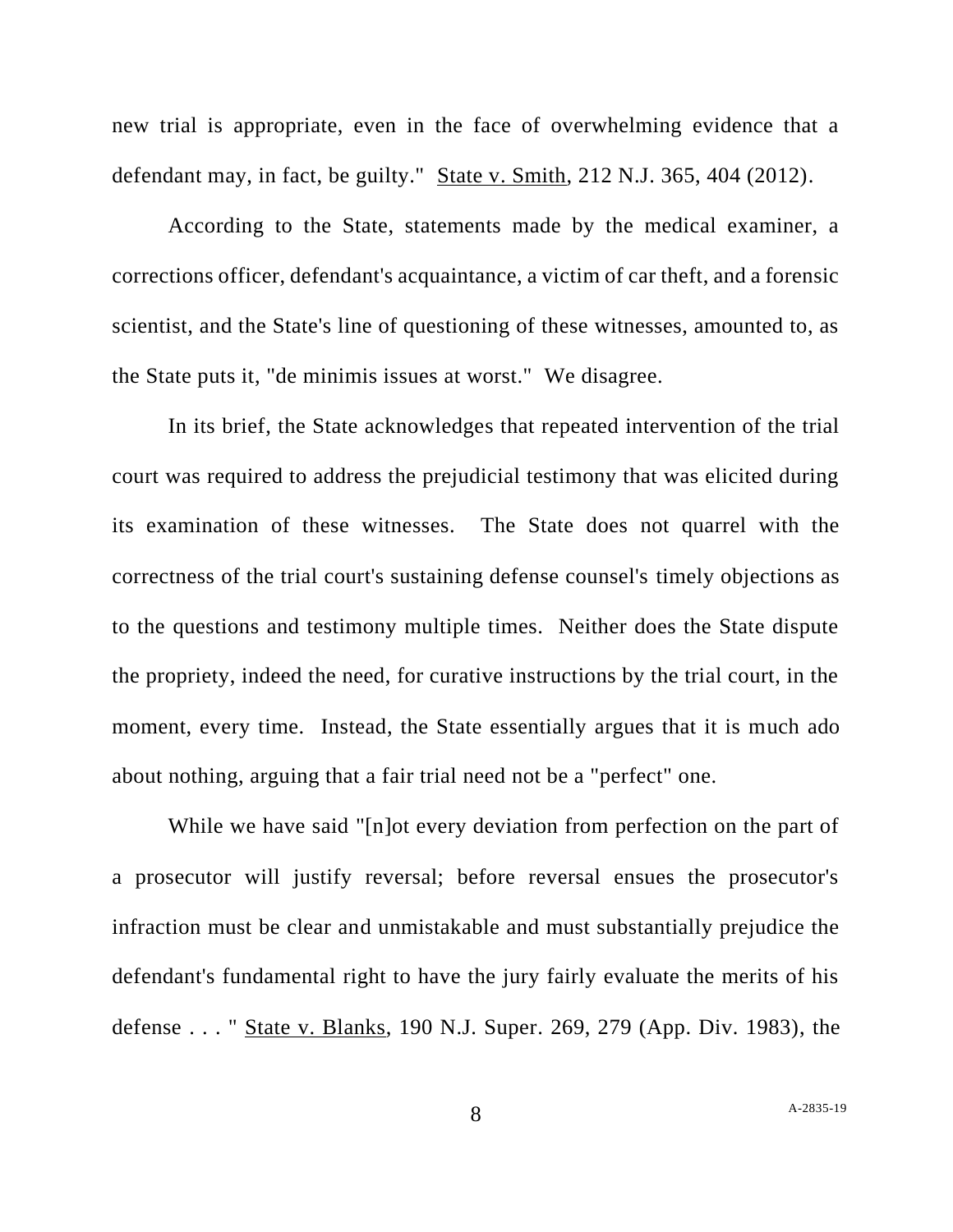Supreme Court has, more importantly, said "[e]ven when an individual error or series of errors does not rise to reversible error, when considered in combination, their cumulative effect can cast sufficient doubt on a verdict to require reversal." State v. Jenewicz, 193 N.J. 440, 473 (2008). This is what we conclude occurred here.

## A. Dr. Gerald Feigin, Medical Examiner

Gloucester County Medical Examiner Dr. Gerald Feigin was called as a witness by the State. Dr. Feigen was asked "What was your reason for you seeing [Carter]?" Feigen stated, "She was murdered. There was a lot of trauma and they wanted me to evaluate it to determine the exact cause of death and manner of death." Defense counsel moved to strike, arguing the witness presupposed Carter's condition before conducting an autopsy. The objection was sustained. The court then gave a cautionary instruction to the jury to disregard the statement "that the victim was murdered."

After giving his observations of how Carter died, the State asked Dr. Feigin, "[w]hat was the manner of death that you determined", and he answered "[h]omicide." When asked what he meant, Dr. Feigin said "injury purposefully inflicted on the deceased by another person." Defendant again requested to strike the testimony, arguing the jury should make the determination of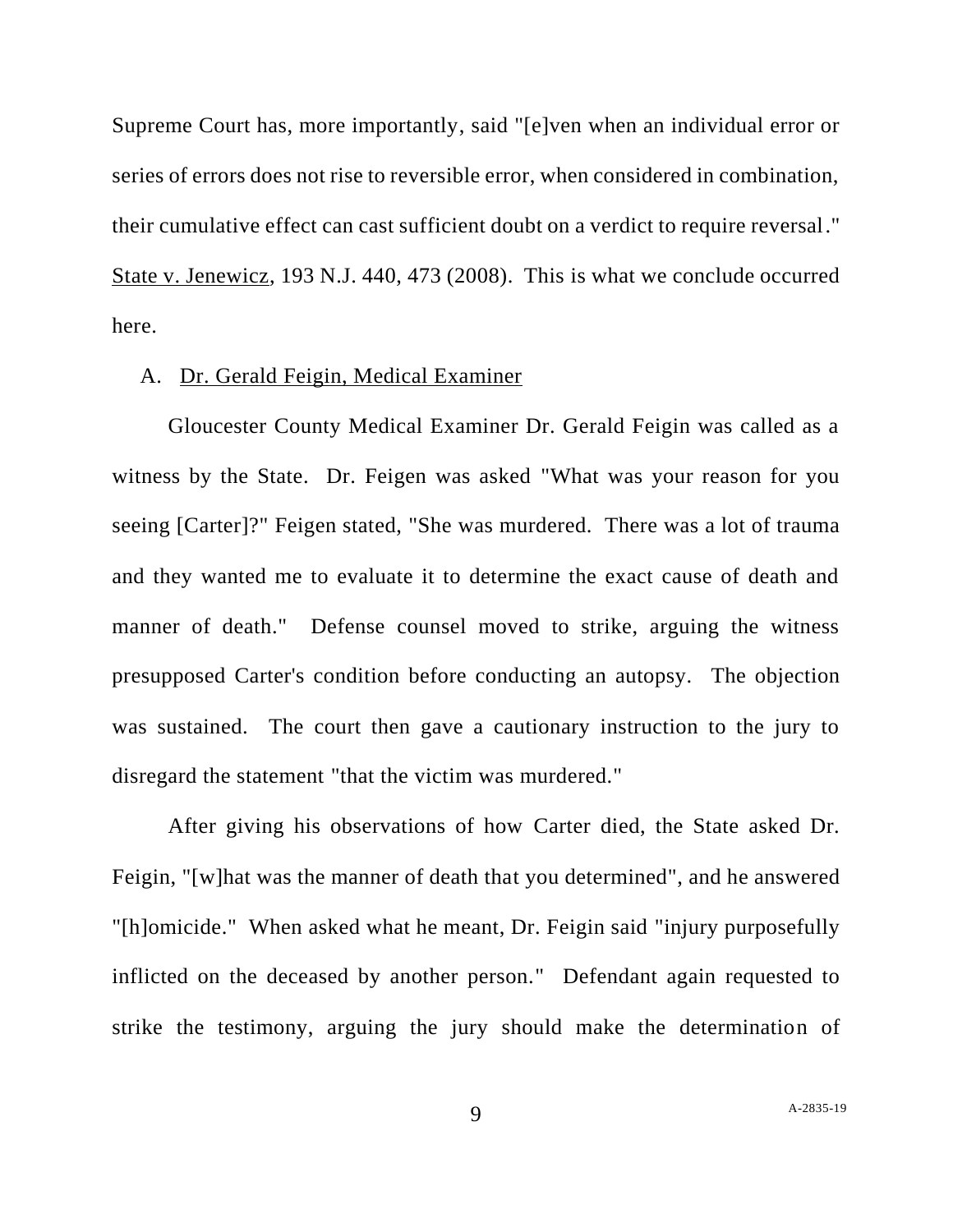"purposeful." The objection was sustained. The court instructed the jury to "disregard the use of the term purposeful and indicate from [the witness'] definition [of murder] that it was non-accidental." Defendant moved for a mistrial based on prejudicial accumulation of Dr. Feigin's statements. The motion was denied.

# B. Michael Marella<sup>7</sup>

During Michael Marella's testimony, the following colloquy occurred between he and the prosecution:

- Q. How did you drive there?
- A. In a car.
- Q. Okay. Whose car was it?
- A. I'm not sure.
- Q. Who was driving the vehicle?
- A. Brandon.
- Q. Did you know Brandon to own a car?
- A. Not at the time.
- Q. Was it your understanding that that vehicle might have been stolen?

<sup>7</sup> As described above, Marella was captured on video in the company of defendant close to the location of Carter's murder on the day she was killed.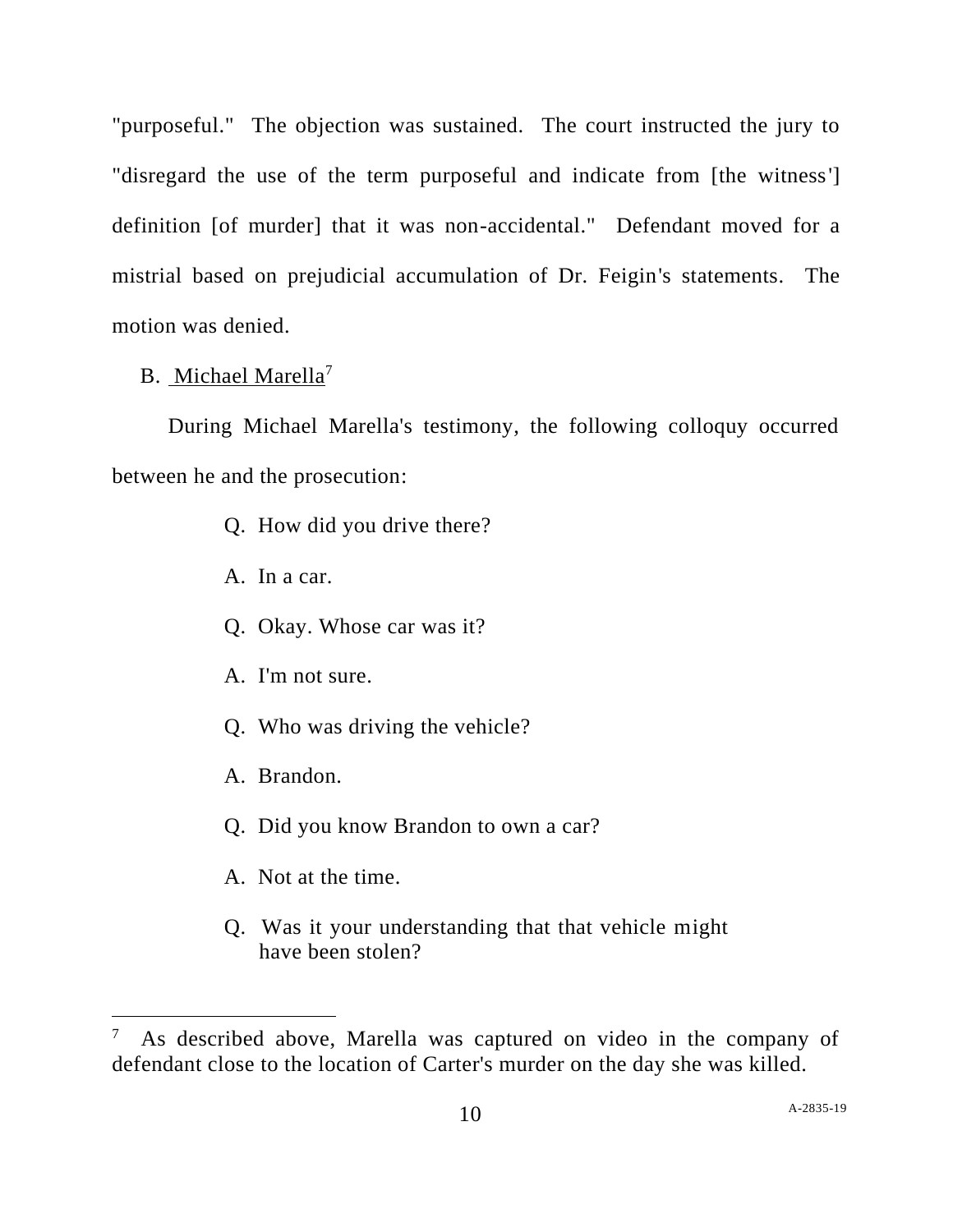Defense counsel objected and moved for a mistrial. Counsel argued that the question should not have been asked. He correctly observed that at that point it had not yet been established that the vehicle was stolen thus the question was lacking in foundation and furthermore the question of whether the witness knew it was a stolen car was leading. The court agreed and promptly sustained the objection, giving another curative instruction.

### C. Kourtney Perry

Over defendant's objection, the State called Perry to testify about a phone call recorded at Cape May County Jail between defendant and his parents while he was being detained. When asked to explain why the call had been recorded, Perry testified: "If anything is discussed that is criminal that needs further investigation or something that we need for internal use, we save it and put it on a disc." Defense counsel objected and moved for a mistrial. Counsel argued that the jury did not need to know the reason why the phone call had been recorded by the jail facility and that the officer's opinion on defendant's potential criminal activity was prejudicial. The trial court denied the mistrial motion and instead provided another limiting instruction.

In the call at issue, defendant asked his father to dispose of a pair of shoes that were in a downstairs closet. The recording was played for the jury. A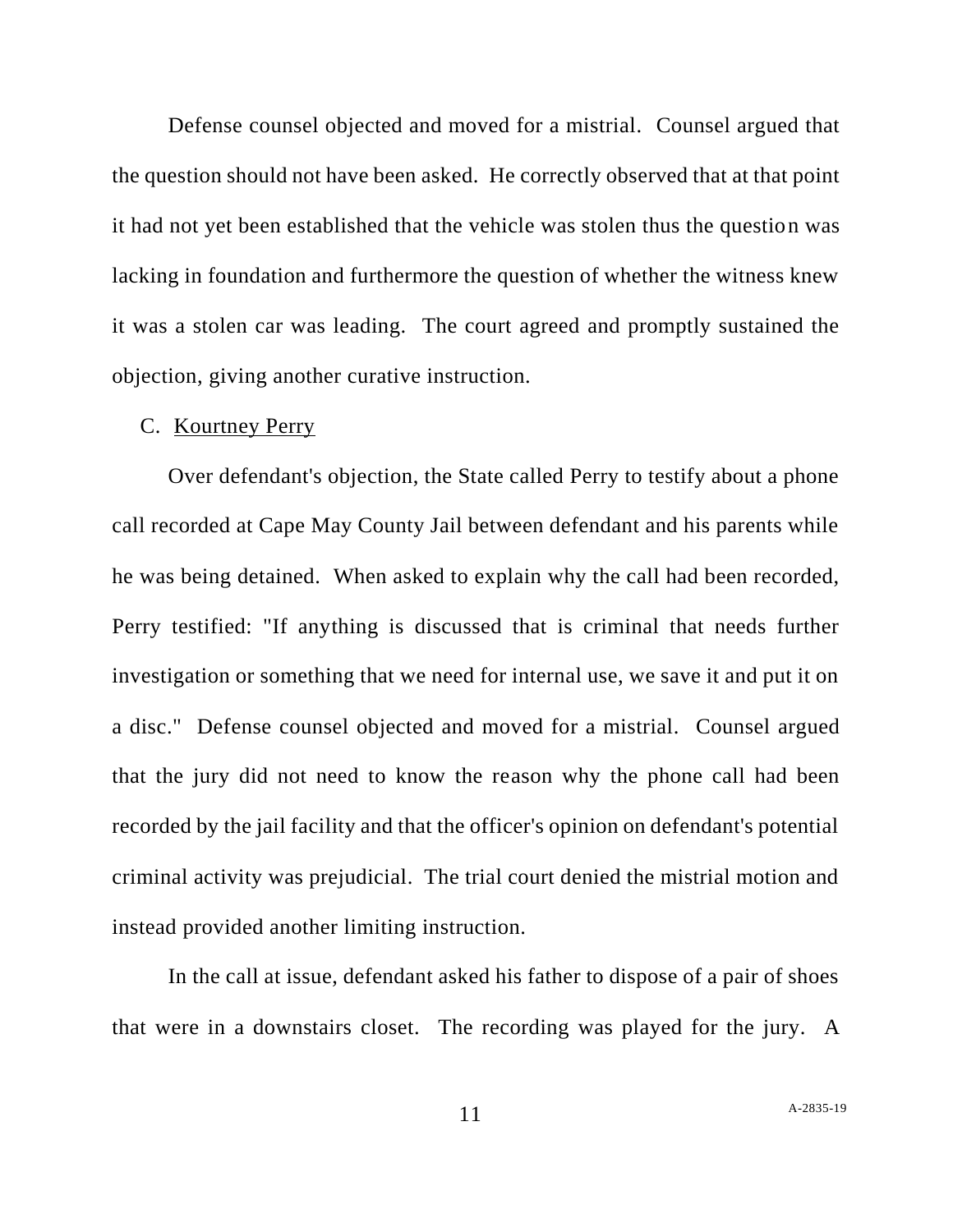transcript was provided to the defense in advance. When the audio was played for the jury, defendant's father could be heard greeting defendant with the words "hey convict." This greeting was not included in the transcript. The State acknowledged that the greeting was supposed to have been redacted from the audio but erroneously was not.

Defense counsel objected and sought a mistrial. Arguing, inter alia, that for a jury to hear the defendant's own father refer to him as "convict" was prejudicial and, combined with all that had already been sustained on objection, so cumulatively prejudicial as to have reached a point where a mistrial was the only option. The trial court disagreed and denied the motion. The court provided a limiting instruction to the jury and struck from the record defendant's father's greeting of "hey convict."

# D. Christina Molnar, Forensic Scientist

The State asked expert witness Christina Molnar about a baseball hat recovered from "a stolen vehicle." Defense counsel objected. The court sustained the objection.<sup>8</sup> Defendant, renewed his motion for a mistrial, stating "we're now up to at least six or seven times." The court denied the motion and provided a limiting instruction.

<sup>8</sup> A ruling specifically referred to as "proper" by the State in it's brief on appeal.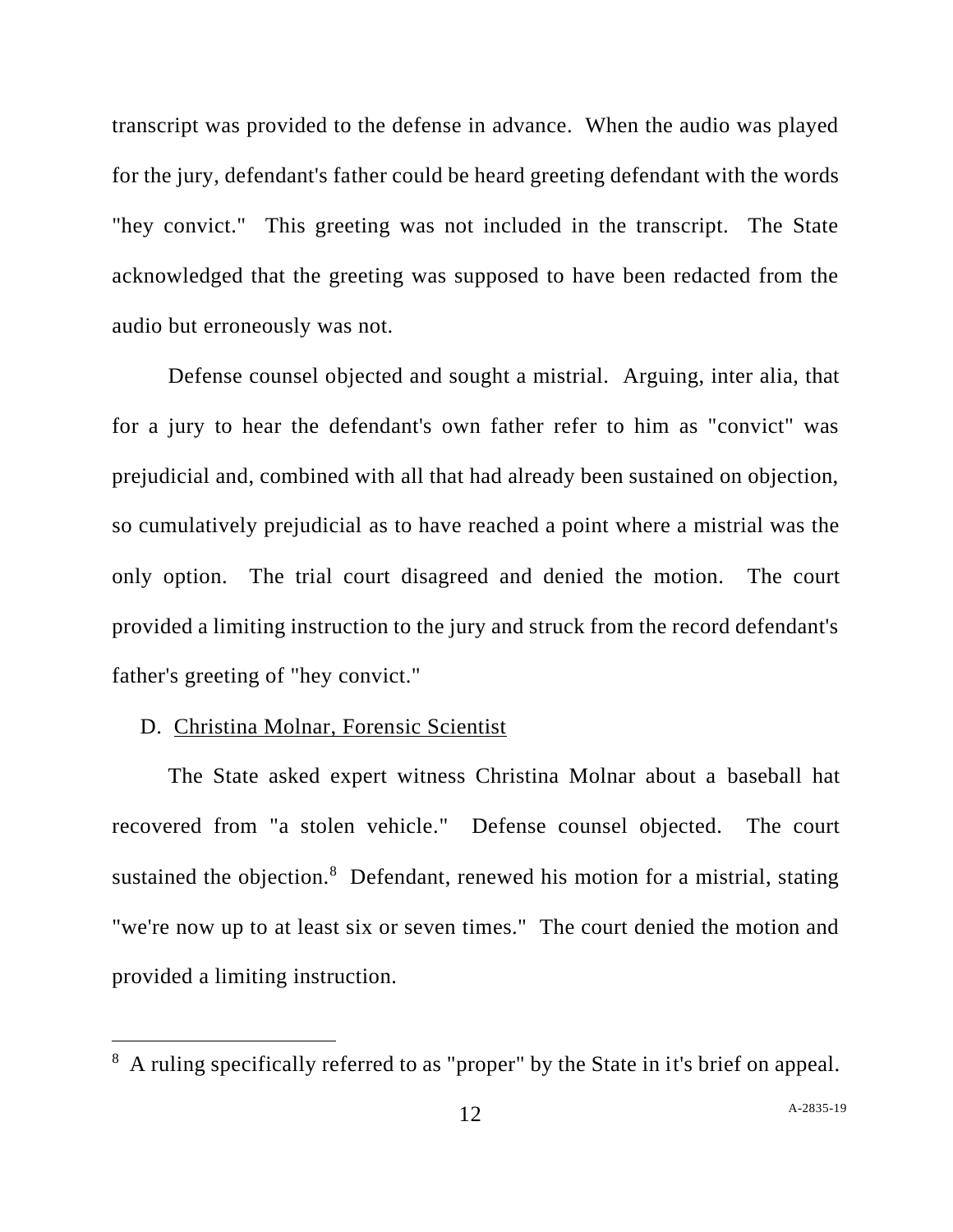### E. Margo Jones, Stolen Vehicle Owner

The State called Margo Jones, owner of the vehicle and showed her a photograph, asking her: "Do you recognize those two items in the trunk?" Defense counsel objected and asked for a mistrial on the basis the question was "improper" and that the prosecutor knew it was improper. The trial court sustained the objection but denied the motion for a mistrial. The court instructed the jury to ignore the previous question.

On appeal, defendant argues, as he did at trial, that the foregoing testimony, when taken together, constitutes "a prejudicial pattern of prosecutorial misconduct" that used "leading or suggestive questions on direct examination to put before the jury evidence that was otherwise impermissible." That the evidence was impermissible is not in dispute. The objections were sustained, curative instructions were given, certain testimony was stricken altogether, the State expressly acknowledges that it was "proper" to do so in one instance and has not sought to appeal a single of the trial court's rulings on these objections.

While we cannot conclude, nor do we imply, that any of the "misconduct" was intentional or designed to skirt the rules of evidence and inflame the jury,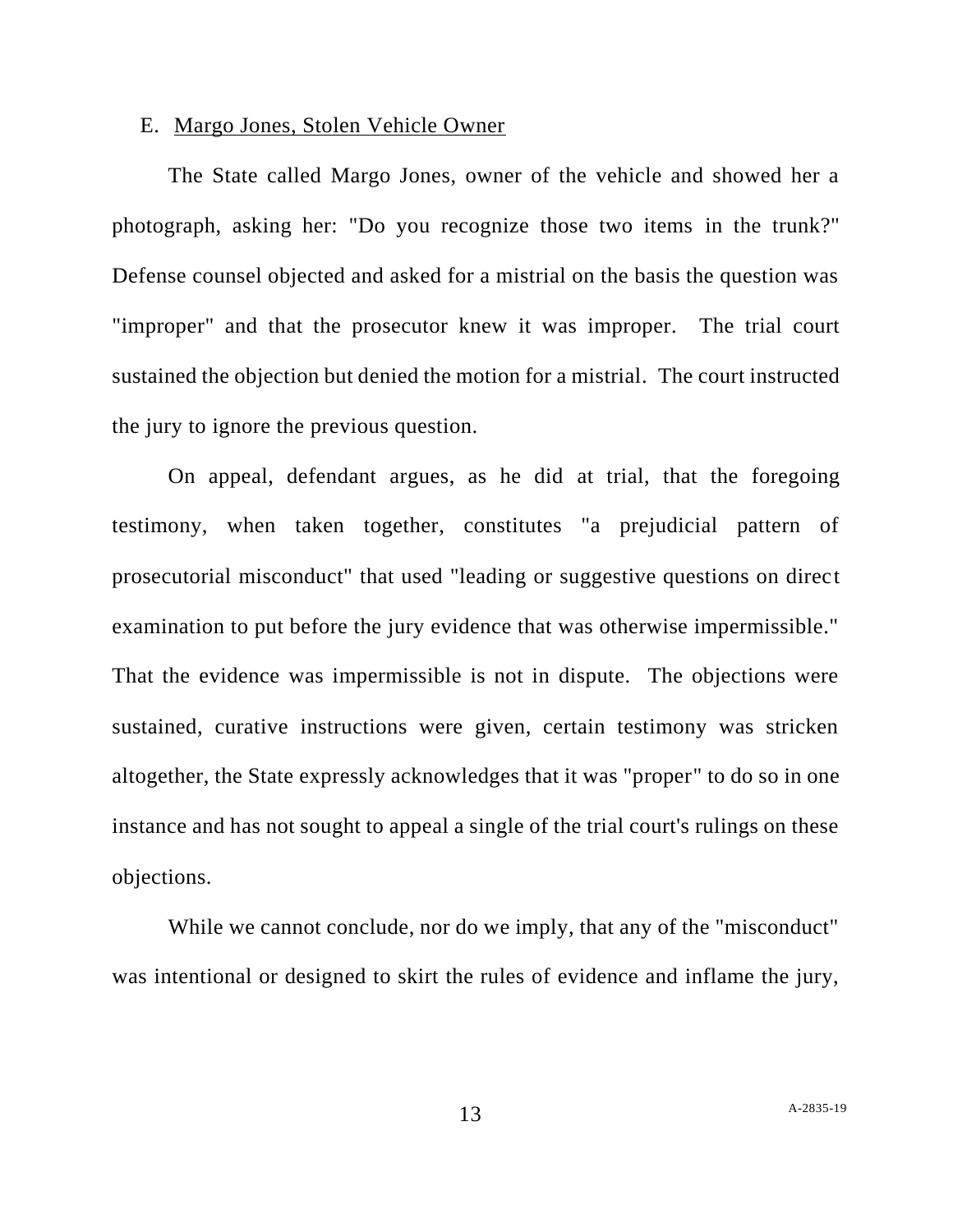we are satisfied that the cumulative prejudicial effect was as feared whether the misconduct was on purpose or inadvertent.

# III.

In Point IV of its brief on appeal, the State argues "LACK OF SIGNIFICANT ERRORS UNDERCUTS DEFENDANT'S ARGUMENT FOR A MISTRIAL DUE TO CUMULATIVE ERRORS . . ." relying on State v. Weaver, 219 N.J. 131 (2014), for the proposition that "the theory of cumulative error will . . . not apply where no error was prejudicial . . . and the trial was fair." Id. at 155. In making this statement, the Court was describing a legal standard which, at the time of the Weaver decision, was already almost six decades old. Repeating that standard to this court, without more, does little to support the argument that the cumulative effect of the testimony in this case was not prejudicial. The State overlooks that despite the Court's recitation of the cited standard in Weaver, the Court there determined that case was a "classic case of several errors, none of which may have independently required a reversal and new trial, but which in combination dictate a new trial." Id. at 162. Such is the case here.

Not every error is prejudicial. Not every instance of prejudice is capable of depriving defendant a fair trial. It is the collective consequence of these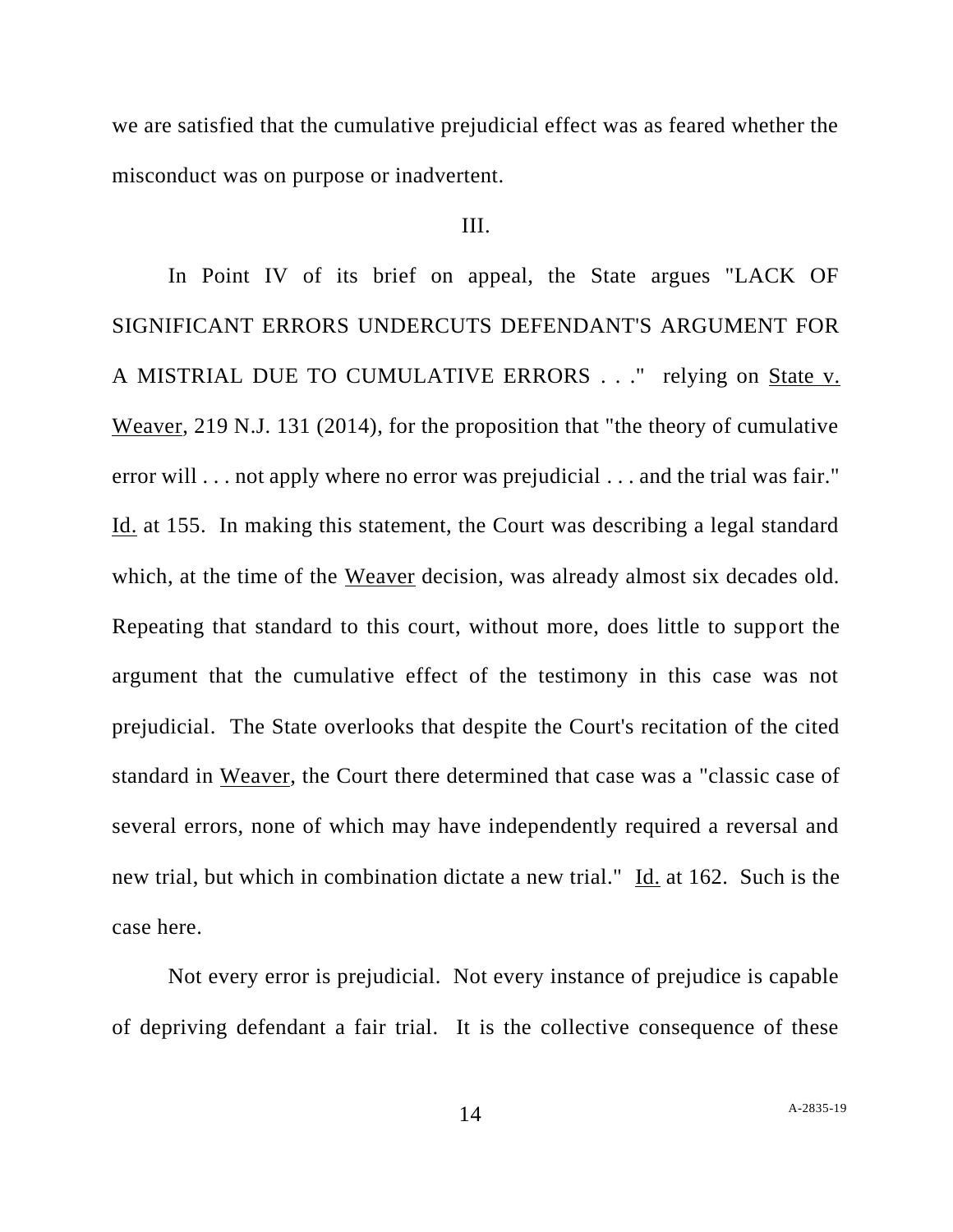thousand paper cuts that we must gauge to answer the question of whether the defendant was deprived of a fair trial. Here, little is offered to argue that is not so. What is offered are hearty, well-crafted, and well-sourced arguments by the State as to the effect of each of the instances during the trial, but very little as to the effect of all of them. Our concern, on this appeal, is not any one of them individually, but the cumulative effect of the entirety of it all.

If we find cumulative error, we need not consider whether each individual error was prejudicial. Jenewicz, 193 N.J. at 473. We consider the aggregate effect of the trial court's errors on the fairness of the trial. Pellicer ex rel. Pellicer v. St. Barnabas Hosp., 200 N.J. 22, 56-57 (2009). If "the cumulative effect of small errors is so great as to work prejudice" the judgment of conviction must be reversed. Id. at 53.

We agree with defendant that the test here is at what point did the prejudice from each of the individual instances of misconduct reach such abundance that there was no way forward without compromising the integrity of the trial. There is a point where "a juror will find it impossible to disregard such a prejudicial statement." State v. Boone, 66 N.J. 38, 48 (1974) (citing Krulewitch v. United States, 336 U.S. 440, 453 (1940)). That point was reached in this case. There were a series of prejudicial errors followed by curative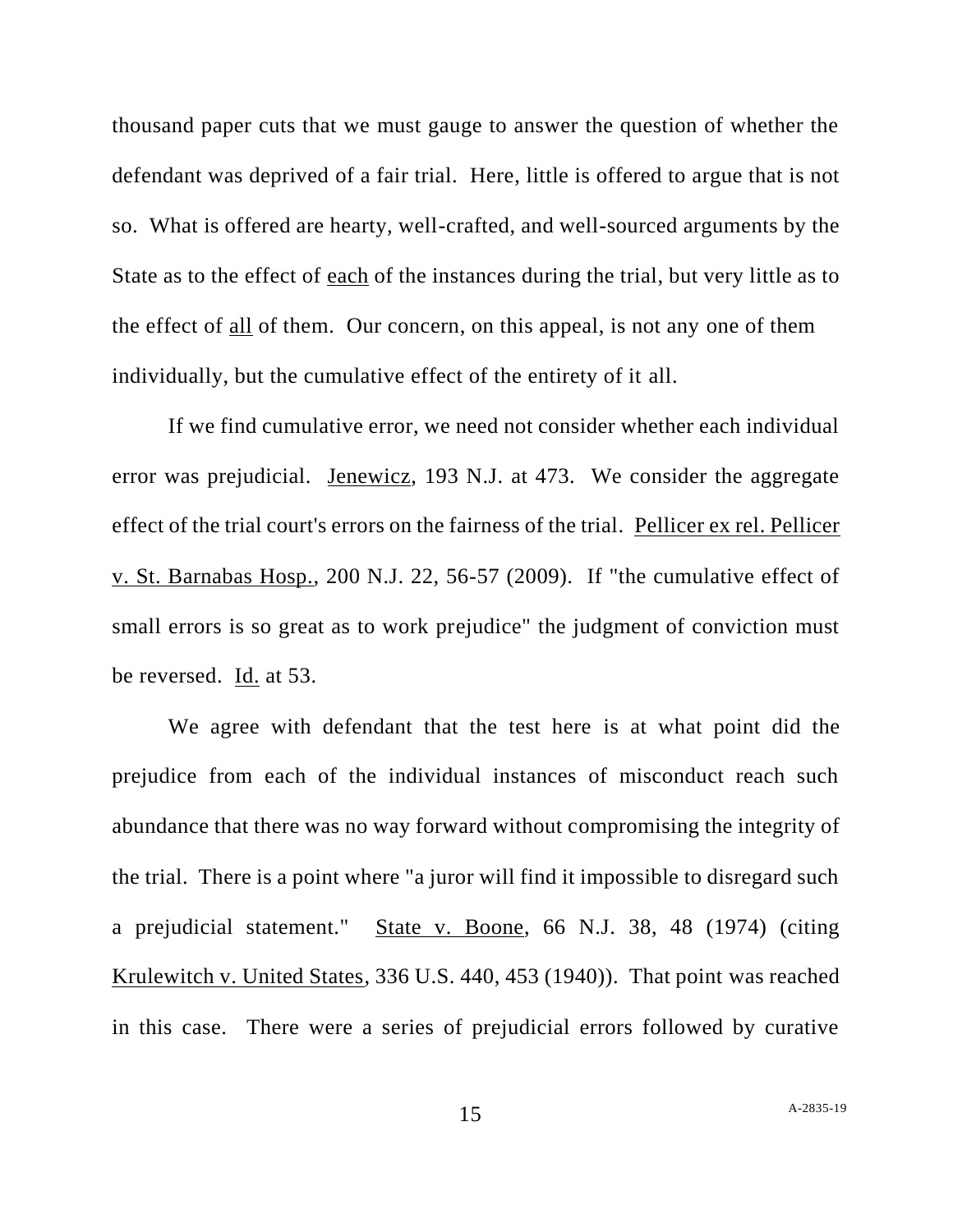instructions. As a whole, the prejudice could not be overcome. The jury heard impermissible testimony over and over again.

Dr. Feigin opined aloud that Carter's death was caused by "purposefully inflicted" injuries and that she had been a victim of "murder."

The State asked a forensic scientist if evidence she examined had come from a "stolen vehicle."

The State failed to redact the audio recording of a phone call where defendant's own father called him a "convict" when greeting him after it delivered a transcript to the defense that failed to include this greeting.

The prosecutor elicited testimony from defendant's acquaintance about whether or not he knew or suspected that the vehicle defendant was driving was "stolen."

The prosecutor asked the witness whose car had been stolen about items in a vehicle trunk without any foundation or proper basis.

All of this testimony was improper. What purpose does this "evidence" serve? The answer is obvious: it serves no purpose at all other than to distract and prejudice the jury if not in any one standalone instance, certainly in toto. In fact, none of this is "evidence" at all having all been deemed improper or inadmissible. This is not a situation where, for example, prior bad acts evidence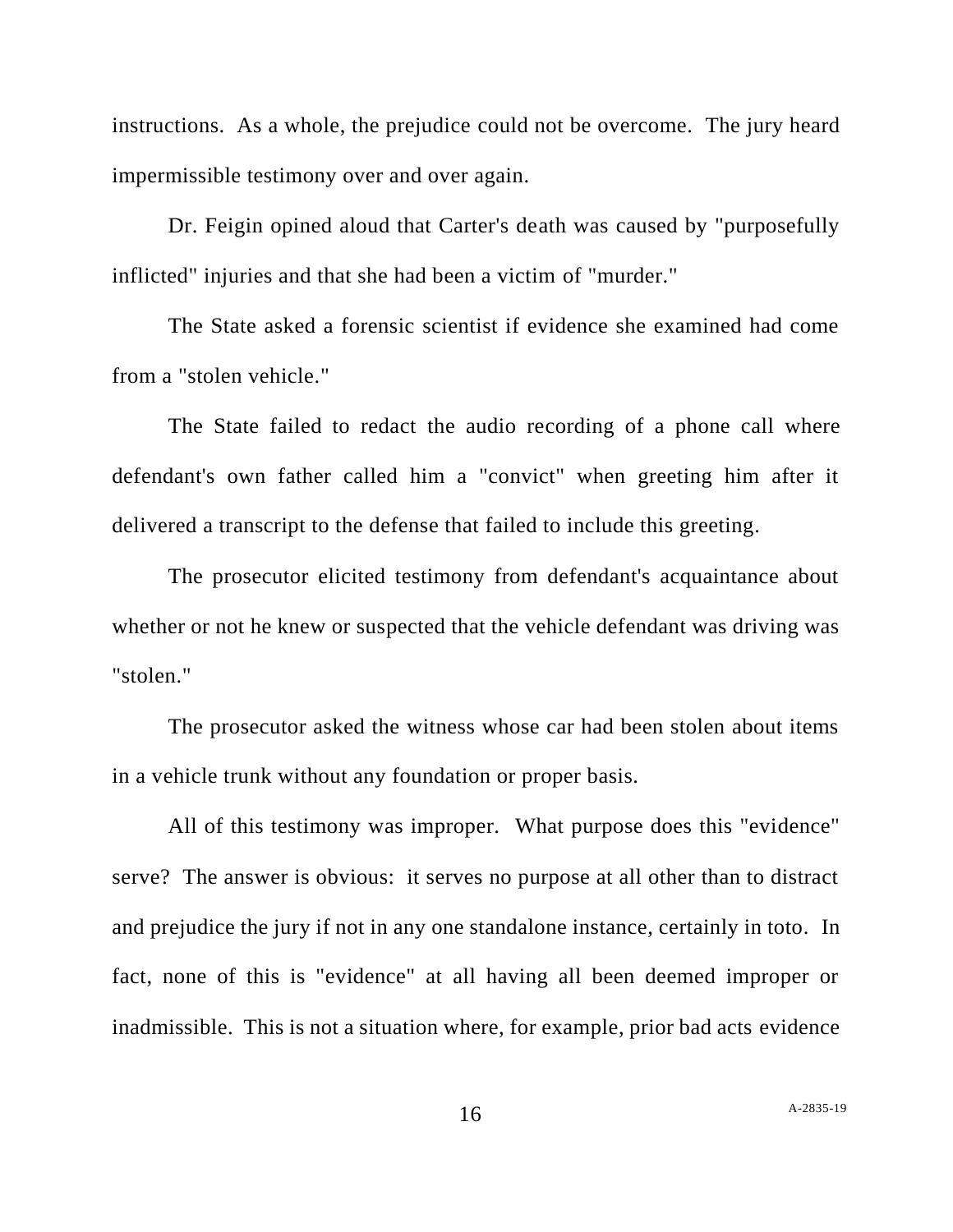was admitted, and its use had to be qualified pursuant to an instruction by the trial court to ameliorate its prejudicial effect. See N.J.R.E. 404(b). In such an instance, our law and rules have a well-developed paradigm for the admission and controlled consideration of unflattering evidence that meets certain criteria. This is different. This amalgam is a mass of improper questions and inadmissible responses which, according to our law, is of no evidentiary value and proves nothing.

There is little doubt in our mind that all of this can be fairly seen as an abuse of the privilege of direct examination, be it strategic or in error. We do not accept the argument by defendant that this was "part of the prosecutor's trial strategy [to] elicit otherwise impermissible testimony relying on the assumption that the trial court would likely not grant a defense motion for a mistrial" as there is nothing in the record that would cause us to conclude that is so. We do agree, however, that its happening, regardless of the prosecutor's state of mind, warrants reversal of the judgment of conviction and a retrial.

The fact that the trial court sustained all of defense counsel's timely objections and gave repeated curative instructions satisfies us that the defense objections were not frivolous and required the trial court to take action to mitigate the effect of the problematic testimony. Our review of the trial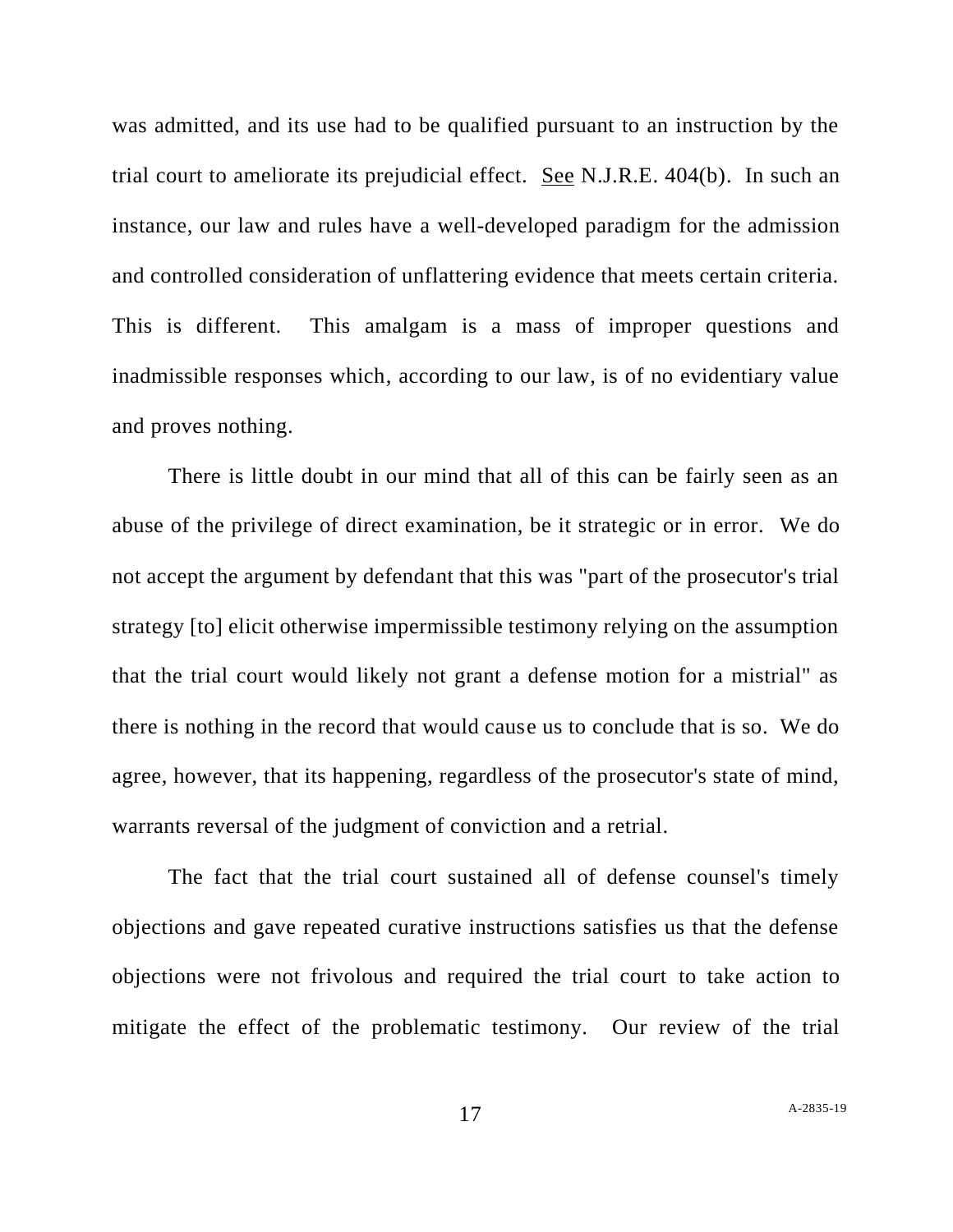transcripts confirms this. At some point, the swelling effect of the State's missteps was insurmountable, and a fair trial was no longer possible even with the multiple, contemporaneous, curative instructions. As defense counsel said repeatedly, there comes a point when you cannot "unring the bell."

It is certainly conceivable that any one of these objections standing alone would have been de minimis, or some lesser collection of them inconsequential. That is not the record, before us, and we offer no opinion in that regard. On this record we are satisfied that this assemblage exceeded the bounds of the jury's ability to discount all of what it had heard. Although the trial court sustained defense counsel's numerous objections and provided the jury with limiting instructions, the cumulative effect was, in our view, irreparably prejudicial. "In some circumstances, it is difficult to identify a single error that deprives a defendant of a fair trial. This is one of those cases." Weaver, 219 N.J. at 160.

Our decision does not, and is not intended to, exonerate defendant. Disposition of his guilt or innocence is left to a jury of his peers. Rather our purpose is, as it must be, to preserve and ensure fairness in the trial process as required by our constitution and the United States Constitution. No matter how loathsome the offense, nor likely an accused's guilt, fairness in process is sacrosanct and any deviation therefrom cannot be brooked.